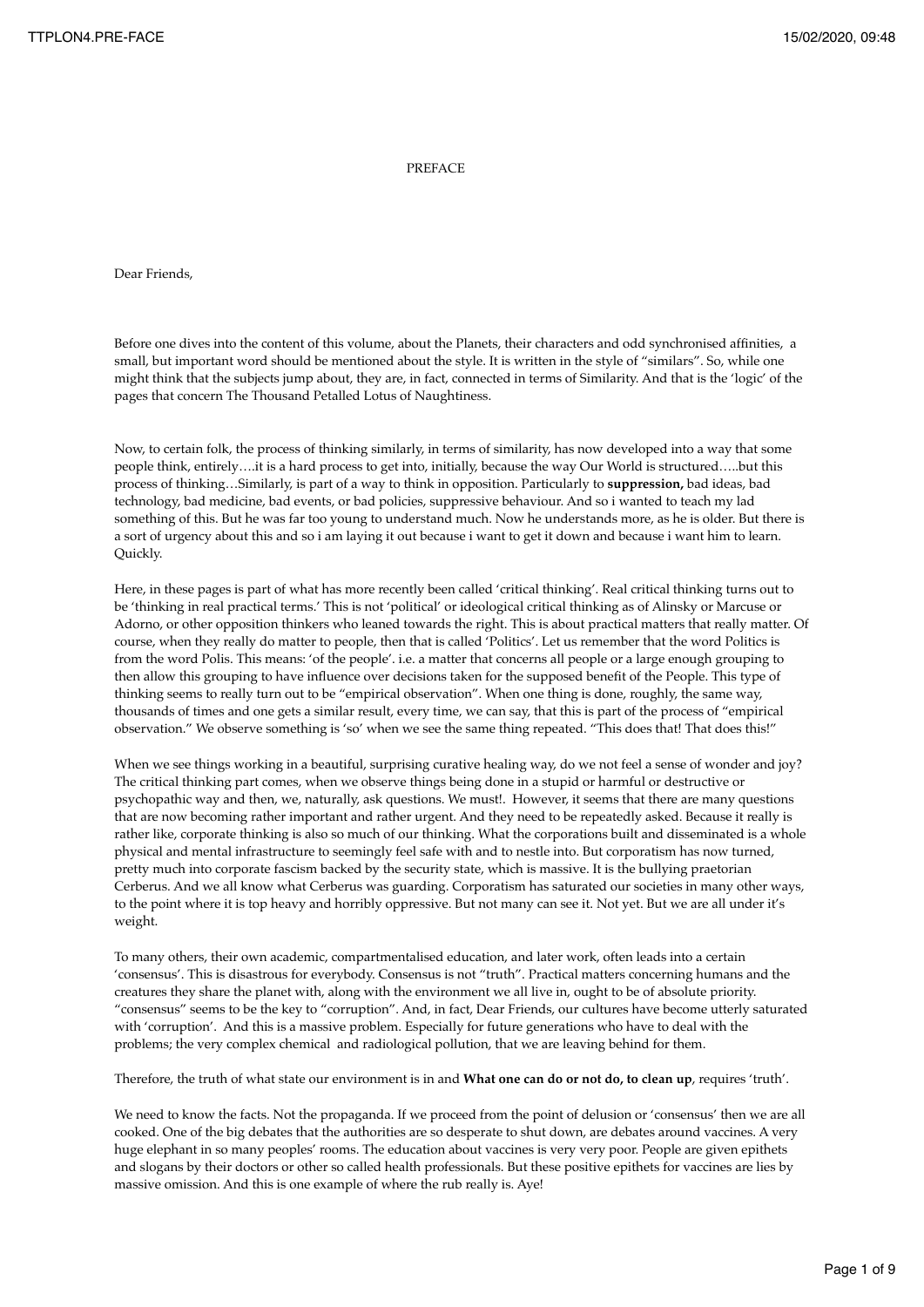We should really be and could easily be ensuring clean water, clean air, uncontaminated soils, freedom to speak and freedom to get on: Without censure from powerful groups made more powerful, because they can censure. We need to be able to surf the internet without millions of corporate monopoly and regulation heavy restrictions. These things are what we must now seek.

Otherwise, trade dies. Businesses die. Because restrictions and regulations kill confidence. *( A very good recent example were the punitive measures taken by the IRS in the USA against people who were of a nationalistic or patriotic ilk. And So the IRS literally targeted and fined these people. So that they found their lives being swamped by government bureaucracy which is like getting stuck in napalm.And we are talking about millions of different individual businesses. Mom and pop type outfits)* People need to fly in order to create and ascend. And the people who are holding them back are miserable and mean spirited and are not in any real way, outwardly altruistic. And those who make these suppressive or oppressive laws that hurt every one are truly abusing their power by trying to control what people have access to. Therefore that is just not freedom in any way shape or form. That is abuse of power. It is suppression that is being carried out upon all of us.

And we all now see this being blatantly waved in all our faces by the thoroughly corrupted and, now, evil, establishment. And so this just an appeal for Freedom to move without being thoroughly restricted, harmed or harming others. Freedom from searches, that are as intrusive as they are, now. Freedom from the endless surveillance by the frankly disgusting fascistic security state that is not answerable to anyone. Except the monopolies. Because they get all their bills paid by them.

Data Destruction seems to be the name of the game. We are the Data. And they seemingly wish to simultaneously harvest all our data while they try and destroy us with things above, things below.

And so we should be free to not to be herded by greater powers. Power must be benign and altruistic not predatory and destructive. Power is currently pyramidical in it's levels and form. Even if the altruism means doing nothing and just letting be. Respect. Something that comes with time…but we ain't got a lot of time, now, Dear Friends…and, paradoxically, we have all the time in the World. Hence these pages.

\* \* \* \* \* \* \*

Here, we are taking a, somewhat, sideways look at Human problems and the way Humans interact with each other and their environment and we look at **solutions**. Some of the solutions on offer come with the problems, themselves… And so, we look at these through the discipline of the number 7.

There are many questions that can be answered by using the pattern of the number 7. Two, however, are tackled here. The first concerns the names of the 7 days of the week. We are looking at the origins of how we mark the 24 hour periods of time. We all refer to them on a daily basis, without thinking **where** the names of our Days of the Week come from. The second, and no less exciting aspect, was to prove that all substances correspond, in an uncanny way to the character, behaviour and properties of the Seven planets of Antiquity after which the 7 days of the Week are named.

Here, we are looking deeper through, and into the cosmic wormholes of our history and our general human personalities. We look into **Time** with the **7 days of the Week**. We look into the physical flesh of the **Human Body** as a map with the help of the theories that come to us from India, the **7 Chakras**. In looking at this bodily map we see **the 7 Planets of Antiquity** are assigned various organs systems and modes of physiological function. And, as an interesting comparison, we also look at these massive orbs of rock and gas that we seem to be revolving around. **The Seven Planets**.

Many of you, Dear Friends, may have seen charts, drawings or renderings of the Planets, as represented in the Body. Many of these charts and drawings are from the pre enlightenment era. They come to us from India or Persia or Egypt or China and are pre European voyage of discovery i.e. pre 1450. But they filter through to us today because, somewhere, deep down, we enjoy having our rational minds challenged. We see these, in books or on the walls of people's houses, online or while we are studying something. But we barely investigate why people equated the Planets to parts and systems of the body or why we say the names but do not connect.

And we must remember, that our rational minds have been 'educated' by rational corporate scientism, and what were originally small cultures, have been adopted by governments as their medium for controlling their seething masses while they continue to foster and develop and take money from big business. Who they essentially work for. Rather than actually working for The Planet and it's inhabitants.

These are as well as the behaviour of mass markets and how they sweep us along in their tide of making profits so that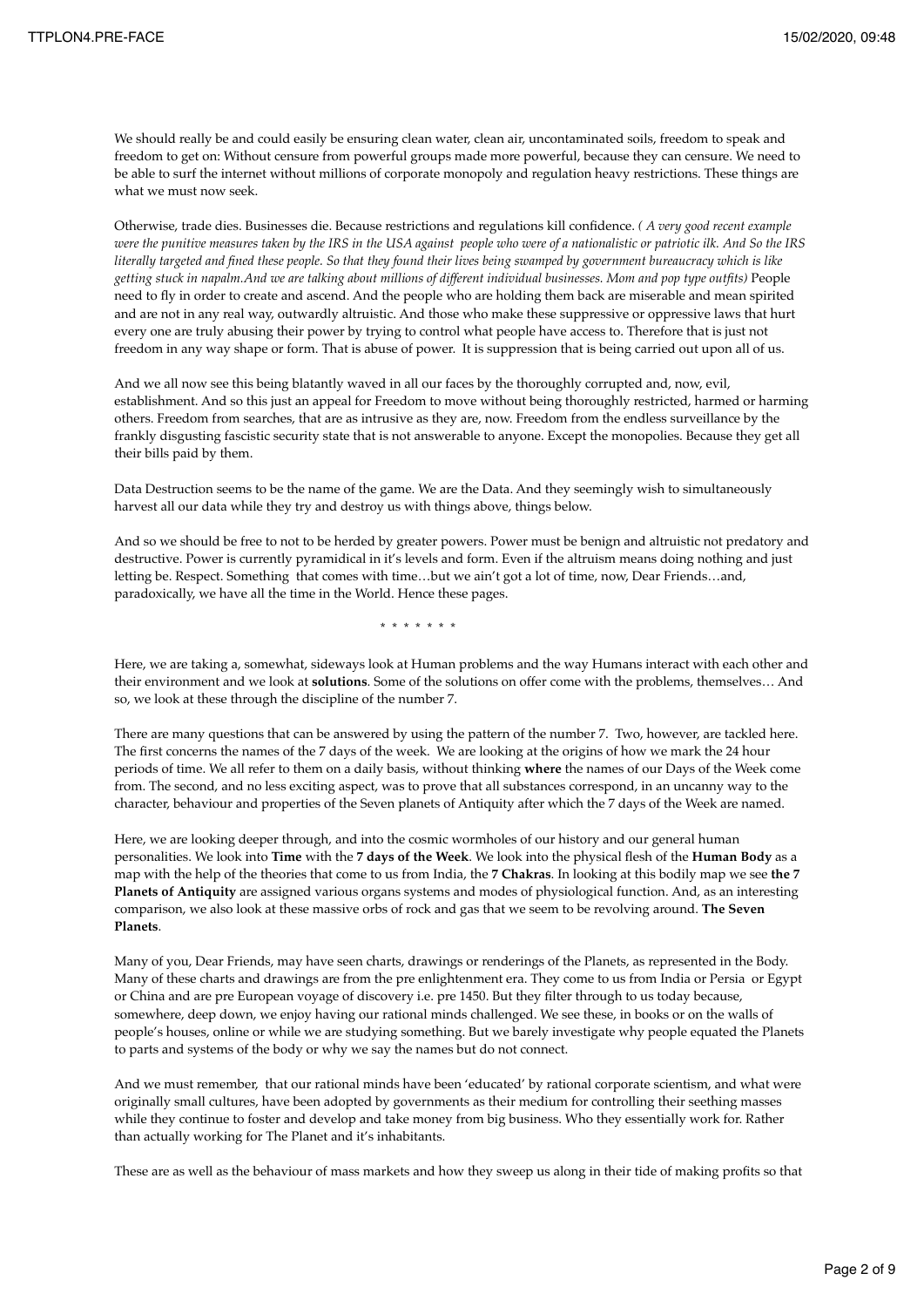the ones who are doing the sweeping the rest of us on can live lifestyles that are beyond mere comfort. These lifestyles foster this need to control others, more. Rather like an addiction to a drug. This addictive feeding is actually harmful, unnatural, unnecessary and a huge waste of time and energy.

Of course, we now know that there are certainly more than **7 planets** in our Solar System. However, for most of human history until the last 300 years or so, it was only observed that there were **7 planets** i.e points or orbs of light that could be seen in different positions in our day or night sky that are moving about. As opposed to being fixed. We take a look at these orbs and reassess what they might mean to us and for us. We barely acknowledge them, but they have influence.

The purpose of The Thousand Petalled Lotus of Naughtiness, is to promote insight and connective understanding into many of the thorny problems that are being faced by the present and coming generations of humans and the environment they share with others. As these pages unfold, all, or at least, all that is relevant and important, will become apparent.

The reader is encouraged to dive into the strange substances that are within these pages. A jewellery box, a treasure chest, a pandora's box of our subject. And our subjects, here, are the **7 Planets of Antiquity** and a little of their interpretation as a medium for understanding Our World. Our incredible, beautiful World.

It is our treasure chest. Our thing to covet and nurture….It is utterly beautiful and we should all realise this: consciously, now and always. But so far, we only de-grade it. That has to stop. So this is a plea to ALL PEOPLE, Dear Friends, to tell their friends about how we must nurture Our World instead of just being predatory monsters that are out of control and have almost no restraint. Because we are thoughtless. Our unthinking attitude is what we all must focus upon if we are to save our beautiful planet from being destroyed.

The origin of this book came from studying the other medical systems of Our World that do not involve pharmaceutical medicine: patent medicines made from chemicals or plant, animal or mineral extracts. Of course, we have to include pharmaceutical medicine because there is just so much of it. It is ubiquitous and causes many more problems than it seems to solve. Therefore, we cannot ignore it. Much as many would like.

Many of these other medical systems that come from indigenous cultures realise that the stars and planets, as well as all the substances in our environment, all have connection with the organs and systems of our bodies. As well as the emotional and spiritual life of humankind. Some are general, others more specific. Dandelion is definitely primarily a Liver remedy. On a secondary level Dandelion is a Bladder herb. The Liver generally comes under the auspices of Jupiter. The Bladder comes under Venus. These two are completely different characters. But they are also connected in very subtle ways. As our pages move along, we touch lightly, upon the medicines that come to us from Western Herbalism, Native American medicine, The Eastern Oriental perspective, the Ayurvedic lens, and briefly, ancient Egyptian and Tibetan.

This book is meant to be **an overview**. Hence the rushing, running, walking, perambulating, strolling, sitting and moving on through our subjects. Fractions of which have entire libraries and disciplines and industries that belong solely to them. I am trying, perhaps, be outside and look on and in. Nothing more. However, as you will undoubtedly see, I am most definitely on the side of free will, free speech and right to be the best that we can be without harming others, and to be able to trade fairly in open markets and to be honest, without corporate, religious, political, legal or other psychological propaganda which is actually hindering the development of mankind, terribly.

This sort of book could be a template for other, similar volumes. Although, it is, generally, very international. A book of 7. Many of the subjects here, the trees and herbs, are local to the Author. This is only because of experience. We cannot help but be subjective. Other potential volumes could cover such important local topics. Local to those in their own special locations. The template for this book could, perhaps, be used as a general educational tool to connect people living all over the world with a resource that helps them understand the interconnection between them, the plants and creatures and rocks around them, the environment/climate then the Planets. There is no ideology.

And that is the key. For we humans have been looking in so many of the wrong places for our internal and external peace. For instance, we need species that can conserve and 'generate' water. These could then be a simple matter of 'knowing' what the planets are, and how they are 'KEY' to how we not only survive, but ascend. We then can dispense with all this automatic conditioning pounded into us from a very early age, by corporations or religions or their government minions.

Hence, part of the inspiration for these pages comes from a fictional work: 'The Man who Planted Trees.' by Jean Giono. As the man who planted these trees was 'careful' and premeditated. He planted enough trees in a dry landscape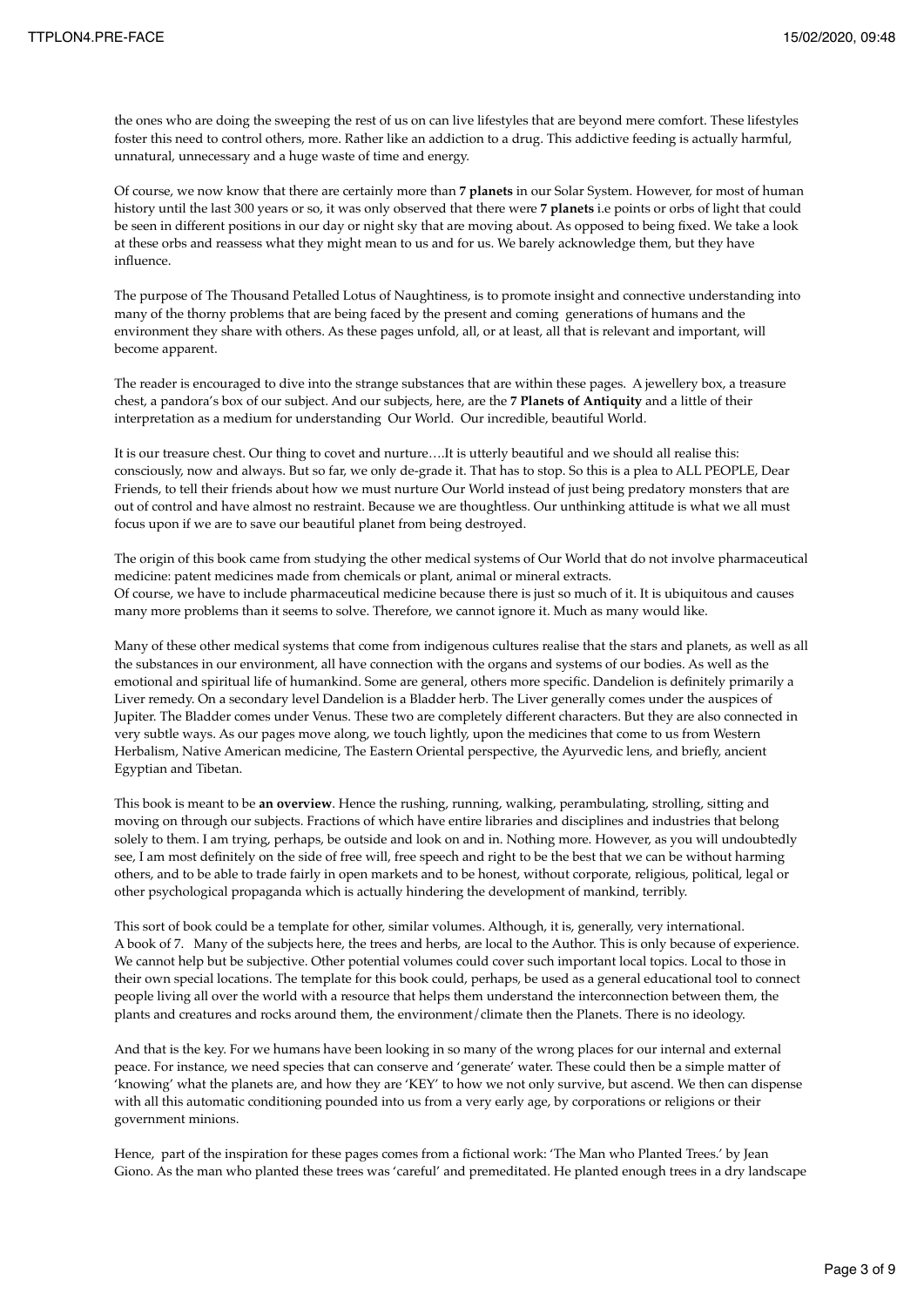to alter the weather. The way he planted these trees was so 'reverential' but in such a great way. He would plant trees so that water 'came' to these once dried out barren areas. To change the ecology, from desolation back to life. This sort of miracle does happen. Currently many areas on the plateau of Iran which have been mostly dry for many centuries are beginning to become green and trees are appearing more widely, and the area seems 'greener' because there are simply more plants.Therefore something is changing in the ecology. A formerly difficult place to grow crops in is becoming easier.

Another inspiration came with Dorothy Shepherd's book: A Physician's Posy. Which was a series of portraits about Healing Plants. The author, having been a gardener for some years, noticed how some plants benefitted and others antagonised. They all do seem to have their friends and enemies too. It is rather remarkable.

Once our materials, selected in further chapters, have been explained in this more natural way, then, the same can be explained through historical and economic examples. All the while i attempt to remain fairly systematic and as observant as possible. Observation is a very important part of the scientific method. And i do my best to be as observant as i can with the purely flawed human skills i have.

After a while, of this type of thinking, then a much greater spirit or sense of 'connection' can occur. Planet-wide. Living in urban environments is taking all of us away from nature. This 'separates' us. It is so difficult to truly observe. We are in such a hurry, that we miss so much.

This idea of equating substance with the Planets comes from the practices of Medical Astrologers. These are not just people who may have called themselves 'Chaldean' or were adepts of the Kabbalistic texts or were proficient at Astrology and also at gazing at the Stars and noticing that when certain things happened in the sky, events on Earth also happened, oddly, during or after. Although, the Chaldeans too, feature. But in all fairness, These pages are World Wide *(I humbly apologise to any country I did not get to).*

However, sorry to disappoint, but this is not an Astrology book. It nods to Astrology in Mars ~ Creature ~ Scorpion and The Sun ~ Creature ~ Snake. In these, we take a brief look at the Western zodiac and the Chinese zodiac. And certainly Astrology and Astronomy are mentioned. We do know, most certainly, That the Zodiac are most definitely "the greatest story ever told" but we are passing through on these journeys. We are looking at useful aspects. Their stories run concurrent with our stories and our histories. But for now, concentrating on just the Seven Planets is quite enough.

Although, as you may start to notice, the esoteric references, although there, they are only there to re enforce the original idea. Which is: Do the Seven Planets have relevance? How can we view or see them or hear taste touch or smell them? And so this might turn out a bit visceral in places. Because, throughout history, life has been really tough. So it is only fair that the next generation are prepared and may well be able to come up with many other natural more harmonious solutions for our problems through simple low tech fixes.

This volume concentrates on such practical things as the **health or sickness or utilitarian properties** of all our "substances" as well as their composition and their odd and, very often, necessary places in our world. Where appropriate, we look at our "substances" as medicines. But in many ways we look at our "substances" as worlds in themselves, to explore. It just being 'useful' these portraits of materials show us many new ways to look at what, where and how we are all doing things upon our Earth, that we can change, for less. But not less happiness or joy. Just less stuff. If one is a billionaire and already has a house and two cars but also has a collection of Lamborghinis? Of course it may keep a few high end engineers in work. But to want to have so many, to just show off while maybe nearby there are people starving and freezing cold on the streets, homeless or placeless? That's all. It just seems pointless to have so much more 'stuff' than one really needs.

And, ever we return again and again to the problems of monopoly capitalism. It is not about a redistribution of wealth, it is about improving the poverty of attitude we all have about 'our natural environment'. This is certainly not a political tract, either, as human politics is utterly flawed as a system of achieving harmony for all. Human politics is a wall to protect the interests and assets of the business and landed classes. They are protected by laws drawn up by lawyers who use lawfare to get what they want. Lawfare favours only the class behind that wall, often very rich people.

One of the main threads running though The Thousand Petalled Lotus of Naughtiness is the fact that we all live in a 'natural world'.

So, why don't we have 'Natural Law?'

Because what we actually have is warfare by all means, especially by Law. And so the obvious thing would be to create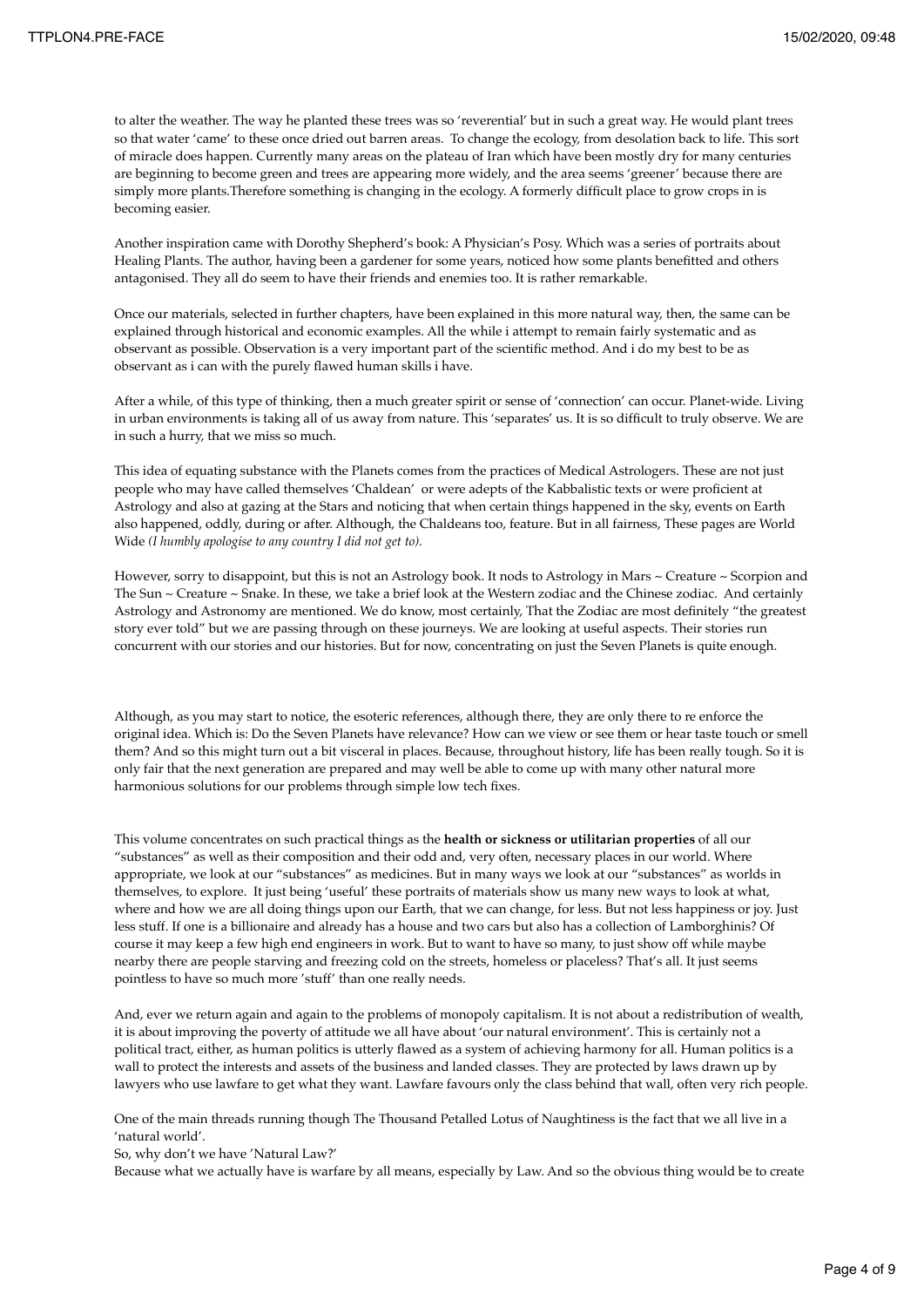horizontal, intentional societies based on practical common sense for the the good of all as well as the good of the species and of course for the good of our planet? seems dumb to have to ask.

As these chapters unfold, one will realise that the mechanisms of business and science and the ideologies of politics and religion are used to increase, keep and maintain monopolies. This top heavy crony kind of trade is not real "free trade" as markets should : could practice. Real **Agorism**. Single contract business between two parties. without government or corporate interests intervening. Crony capitalism or corporate fascism is oppressive and only a few truly benefit: while they exploit the hell out of everyone and everything. Therefore, everyone and everything else suffers. That entire exploitive attitude totally stinks. Monopolies are very bad for the health of the planet. This may be stating the obvious, but we all need to be constantly reminded. Because we so easily forget and are so easily distracted.

Through the lens of our various "substances", these volumes look at aspects of our culture, and world, that we see little of, even though most of it is staring us in the face. It asks questions about how 'trade' can be conducted without destruction. And without the dominance of monopolies. Although monopolies function, and are ubiquitous, they are expensive, because the drive is always to make profit…not to produce a beneficial product. Products that should just, not only benefit the individual, but how they might help the environment and create better social harmony. Or, wait for it, whether these products should even be produced at all? Now there's one for the libertarians and the environmentalists.

We do have plenty of 'change'. These pages are about how we can halt and heal. And after, renew. Which is also change. Renewal may seem difficult, but humans surmount incredible challenges to get somewhere or to do something or achieve something. So why can we not turn our collective and our individual minds to healing our Planet? Is this rocket science? Part of the reasons for this is that we are simply not educated enough. and this has been largely to do with all the very successful commercial networks and institutions that are 'selling' to us. All day long.

These pages are deliberately looking at things that are there, but for the most part, we ignore. Or, these things are 'hidden'. Almost completely. And by way of interesting addition, we attempt to look at historical figures, stories and glimpses of the psychological, the mythical and the spiritual within all our Planets and their "substances" and thus within ourselves. "As above, so below". It has ever been thus.

And so, within these pages is part philosophy. ( *never, in my wildest dreams, did i think that i would write what is a practical historical philosophy book doubling up as a survival guide*) As a lot of fundamental questions will be discussed. It is part **survival guide**. The plants in this book are life savers. Within these pages are many natural practical tips that should set some people to becoming 'spiritual gardeners'. For, that is really what we NEED.

The Earth, Our Earth is our treasure chest. But it is also where we must live. So, surely? We must learn to look after our environment as a first priority? and learn to improve it, naturally? So that it really is fruitful and does multiply. But not in an insanely chaotic destructive way?

This can be so that Our Earth radiates throughout our little corner of the galaxy in a hugely positive way, to others who love Our Earth as much as we all really should do. One cannot achieve happiness through slavery or by oppression or through exploitation of others or by suppression.

The traditional shape that would describe the short history of humans, as a form of graphic representation, would be a Pyramid. But a shape that would allow humans to truly progress and ascend, to the renaissance we all know could come, would be a Spiral. As far as frequencies are concerned one tends not to get Pyramid shaped waves. We know there are jagged and square waves but, in nature things tend to be 'more rounded' One will most always detect waves that are often Spiral in Nature. The power structures that mankind has used throughout it's short history have always been Pyramidical.

Throughout human history there has been an anointed or crowned being who commands adjuncts, noble servants and minions. They, in turn, command the rest of us in many subtle ways. Through layers. *(through lawyers, more like)* These days, through commercial pressures, as opposed to pure force, like it was throughout much of history. But because we are almost hypnotised by these commercial pressures, we have almost forgotten that "NATURE" exists.

As these volumes have developed, one realises, Dear Friends, that it is the **Foods**, the **Metals** and the Materials of **Conflict** that are **destroying our planet.** The **Trees**, **Herbs** and **Creatures** are generally **healing** it.

So the only real suggestion to all of you, Dear Friends, is to turn the direction of Humankind toward an Empathy driven Arboreal Localised culture…with horizontal government …We get rid of none of our Human drive. But we must focus it upon nurturing and renewal as opposed to constant destruction and oppression. We also must continue to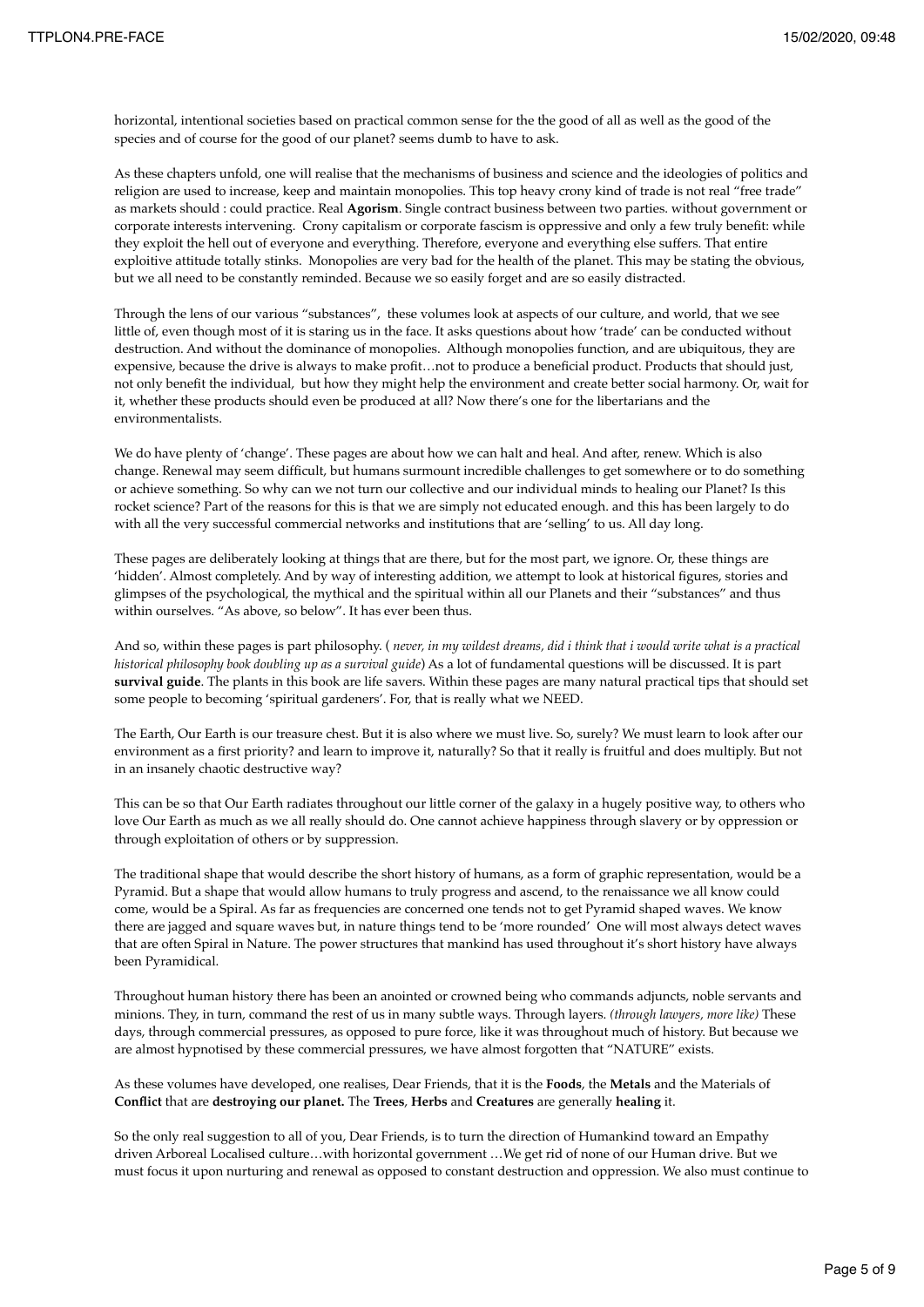press home truth to power. To the absolute maximum. This must not relent. For they never sleep. Neither must we. The power elite get away with more than just murder. That pales in comparison to what they actually do. And what they have been responsible for.

It is obvious that big centralised corporate government is a disaster for all strata of folk. At all levels. Because it is supporting even more destructive corporate structures. Which are often the surface, and much of the deeper infrastructure of most nations. Whenever governments enact legislation, there is often a huge imbalance created which somehow makes poor people poorer and rich people richer at the expense of the poor and the environment. When a government enacts a legislative bill, they often have to create a bureaucracy to enforce this bill. Once it has been passed. This means people are appointed. But not elected. Therefore if the purpose of the bill affects millions of people, but there is no accountability because bureaucracy cannot be held accountable, then, one has massive continuing, further imbalance. And that is very dangerous for literally everything. (*this is what has happened to the EU the USA and to most government structures certainly since WW2, subsuming of representative government by a massive unelected bureaucracy*)

We must create localised horizontal civic societies, that are accountable to the people they affect, With common sense morals and much less regulation…These need to be created and properly and openly debated and renewed. They need vigour and vitality and must be dynamic but also cautious and watchful as well as ever renewing. But, not through corporate or governmental coercion which is wasteful and stupid and cruel.

And concurrently, As we strip our world of Trees that hold in soils. What is needed, is for humankind to plant lots of lovely Trees, all over Our World and nurture them. Nurturing is what is missing from Our World. The Trees will help hold in soils and create soils. They will help heal us. They must be indigenous to the areas they originated in.

This is to actually allow us to 'return to understanding nature' like some of the shamen or the druids may well have. And if we are to keep growing as a species or as a population, literally, then, we really need soils. And proper soils. Not soils interfered with by chemical agents made by petrochemical corporations. We must all become 'one with nature'. In the very deepest levels. Sounds utterly hippy dippy. But look around you Dear Friends. You know, that we all need to change. But, we are all driven, are we not?

We may move to the Stars, one day. But before we do, we have to get ourselves to becoming the very best people, the best beings we can be, without delusion. Rather than succumbing to the chemical and radiological sludge our wonderful corporate masters have created for us. Truly matrix style. For, other beings may not be so tolerant of our childish, wilful destructive behaviour. We have, collectively, over all our history, exhibited sheer violence towards ourselves, to each other, and almost everything on our beautiful planet, which may also, like The Sun, kill us, at any moment.

It is man's 'interference' or 'intervention' in literally every aspect, every minutiae. This is the biggest problem we all face.

We may nurture ourselves, but we nurture others less and we nurture nature, barely. That is what has to change. To that end these pages are about our Materialism which is almost entirely based around artificiality. Which is not really that nurturing or even real. We have constructed cultures outside Nature. And that really has to change.

There are various dates, further on, that seem to pop up with some kind of regularity. The period starting from approximately 1850 is our marker, here, to the acceleration of man's technical domination of our beautiful planet. But there are other periods and regions of human history that we visit more than once because they resonate again and again or are so important, that we must see them as great markers in our general education.

If we know that human events are repeated 'similarly'. Then, we understand that it is our inner natures that make these 'similar' events, occurrences, actions happen. However, simultaneously most of our events are in fact governed from a long way. i.e. from the Sun or the Moon. But these forces in themselves do not degrade as much as the thoughtlessness of elites and the way they view and treat our World.

These tides of historical happenstance occur or are a result of something that happens in our environment. And this is the key to these volumes…Humans and the Environment. All throughout, the main player of our story is our environment. Yet we barely acknowledge it. Unless the weather is violent. This too, must change if we are to continue.

So, this is a 'pill made of light' to you. Not just a 'red pill' Many of us need waking up and need to stay woke. and that is very hard in these times…..we are bombarded with millions of layers of nonsense. All that ephemera makes us somnambulant and docile, when we need to be aware and awake. The majority of the human race is a baby being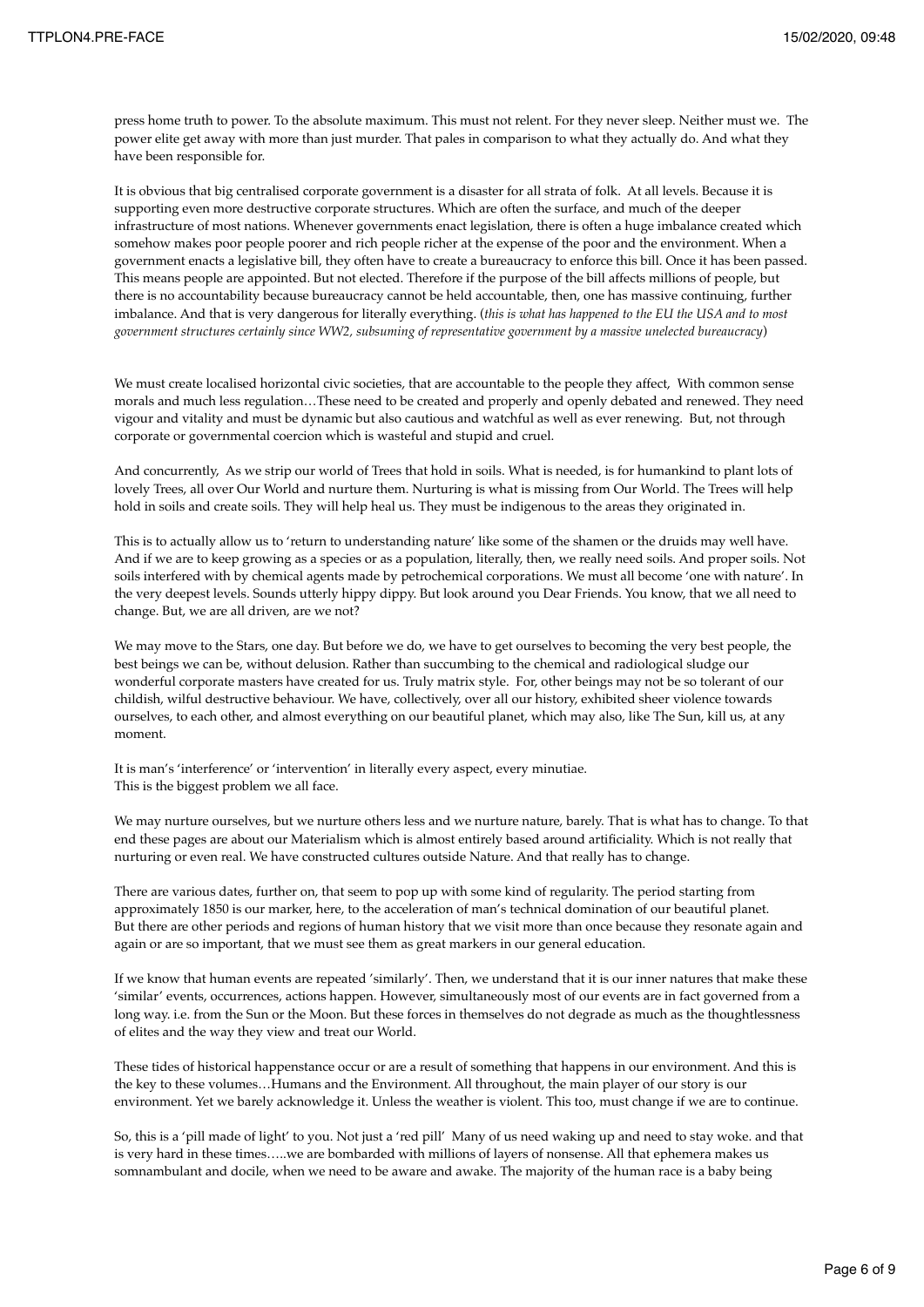walked around the park. This volume is our way of stripping a lot of nonsense away and taking a long hard look at "how we are" and what can possibly change for the better.

And, when we are looking to our interesting pantheon, we are just anchoring these as examples to finding solutions. to ourselves, to the problems created by very thoughtless greedy individuals who need to know so much better what they do….right in front of us….right before us. It really does seem like the solutions that man invents and uses for living are just killing everything. Just an observation of a being who has lived over half a century within this fleshy suit.

Each chapter of our little voyage is a separate journey; not necessarily joined to others in any meaningful way; other than to illustrate their correspondence with The Planets. However, that is not to say that there are not connections. There are rather strange and remarkable ones. In researching and writing this volume, we have found every substance, creature, thing, to be of immense depth. No matter how low or disgusting. They are showing us. Divining the will of the Universe and being our teachers. If we were to understand.

All has a purpose. All has value, no matter how low or high. Some say that this is THE DIVINE and that, one day, we will see on each DNA strand and subatomic particle, the words:

## "**COPYRIGHT: EL-ISIS-ALMOVISHNU-THOR-RARTEMIS-JEZEUS**"

Just the majestic perfection of nature is something to behold in awe. Humans are doing their very best to reverse this incredible beauty of nature. Anti nature. This is largely down to the fact that Humankind thinks it can own everything and therefore control it. This also has to change. Or else, we just export our madness to other worlds or destroy ourselves, pointlessly, for nothing. Then, Dear Friends, What is the purpose of humans? Or is nature just vomiting out genetic fast breeder experiments? Is nature always cruel? is there a kind side? Or are we thinking in slightly unrealistic altruistic terms? Have we asked? What does Nature want from us?

So, we know we are capable of great destruction. Now is the time for great healing and renewal. Nothing less will do. In this, there must be a 'true' Purpose and a 'true' Direction. The artificiality of chemical pesticides, for instance, is causing huge environmental health problems. The artificiality of living in a machine culture is causing huge psychological problems and huge environmental problems.

And, it must be pointed out, that these problems are caused very largely by corporate and state manipulation of everyone else and quite often, also, of themselves.

The corporations have created mass epidemics of chronic sickness.

Worldwide. On purpose. Through their products

If we can walk upon a true path, literally, that rough over grown path that we can just squeeze through, then we will find that 'we can' really clean up and heal and nurture our Earth and create so much happiness. And so much health.. This happiness will radiate. The same way our Sun radiates. It is obvious now, that the fact that government has legislated for corporations and against the environment and the people living in it, that it is time for a new paradigm. A new reality. A better reality.

And so, I have laid it, attempting to get to the 'essence' of what is needed to be understood, for each substance. For each one of our seemingly disconnected materials I have in effect, stretched each one, so that more can be revealed to us of how the substance behaves and therefore, some of how we are. And quickly. What we find, is we can be like the things described. Rather closely, in relation to our behaviours and attitudes.

Some of the 'problem' "substances", the "materials" featured in these pages, also present solutions. Proper real practical solutions that are free of 'consensus' which is really 'corruption'. That's the paradox of part of Our World. Many of the things featured in these pages can kill. But also cure. And so we have to know some level of 'temperance'.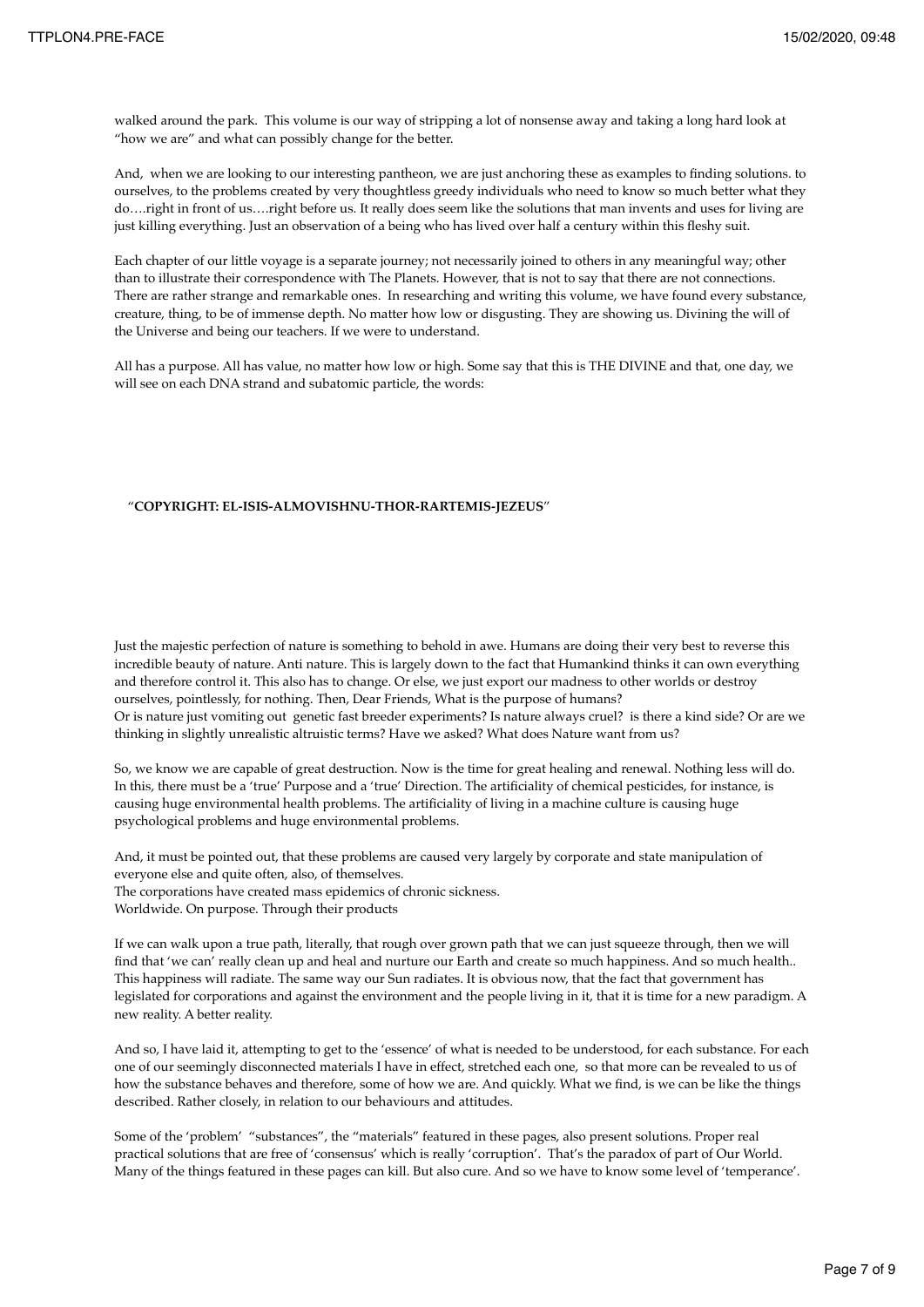to know how these things can best be used without unnecessarily harming other living things. Over two hundred years ago, Thomas Paine wrote pamphlets that became verbal firebrands for the American Revolution (1765 - 1783). We hope that the following words may serve as firebrand to light the way for a return of common sense, humour, courage, determination, patience, civility and practical natural innovation. To all people. To one another. because, now: "the questions are piling up". But not in deference to tyrants or abusers, in any way. Then, we will ascend that spiral. We go forward and the universe will become our friend.

BALANCE.

It is not rocket science. But we are forgetting. So, i have attempted to write something that 'changes perception' so that we ALL may see anew.

I present to you, Dear Friends, Wherever You may happen to be, on Our Beautiful Earth:

The Thousand Petalled Lotus of Naughtiness.

(Editor's/Author's note: Dear Friends, being the omni-dimensional beings that We are: We have seen many things in this Universe, and that we know All there is to know. We are All that has been…. is now……. and ever shall be. Thus, we are. Being!! SVAH HA! In all places, at all times, in all forms. May this continue to be so with the greatest Love!! Yet, we do tend to "forget" also. And so, we turn, today, to an interesting series of observations about the young, hugely vulnerable and largely unconscious species, known as: Human Beings.

There are, of course, multiple ways, paths and modes of physical and psychic transport through which we can travel and experience the Planet Earth.

Here, though, we will use the discipline of the number 7. Through this interesting cosmic number we can view these beings of great potential and their relationship to their planet. Their Earth. Which, of course, Dear Friends, is Our Earth, too. Our omni dimensionality precludes this. But for the 'forgetting'! where, on some worlds, in other spheres, some of us are still fixing a hole where the rain gets in.

And so our journeys through the number 7 are to 'remind' us. So that we may just seal all within the expanding Spiral that is All. Therefore, a reawakening must take and is taking, place. It is our discipline. For the space of time that we have, to view and to feel, we can see and feel the Planet Earth, in all it's incredible

glorious beauty and horror. In seemingly, equal measure.

Is it not funny? in an amusingly philosophical way, how paradoxical humankind are toward their world?

Previously, Presently and Afterwards, we will all meet up for lunch at the restaurant at the End of the Universe and discuss our interesting findings on Human Beings and the very beautiful Planet Earth with our Dear Friend: D, and so many others who we Love whom we have all missed and are so looking forward to catching up with. Until we coalesce again, Dear Friends! please enjoy the very constructive clues pepper potted throughout these volumes as well as the light and the darkness; the incredible joy, the sorrow. Of one-ness of The Thousand Petalled Lotus of Naughtiness.

Until we Renew, Dear Friends! )